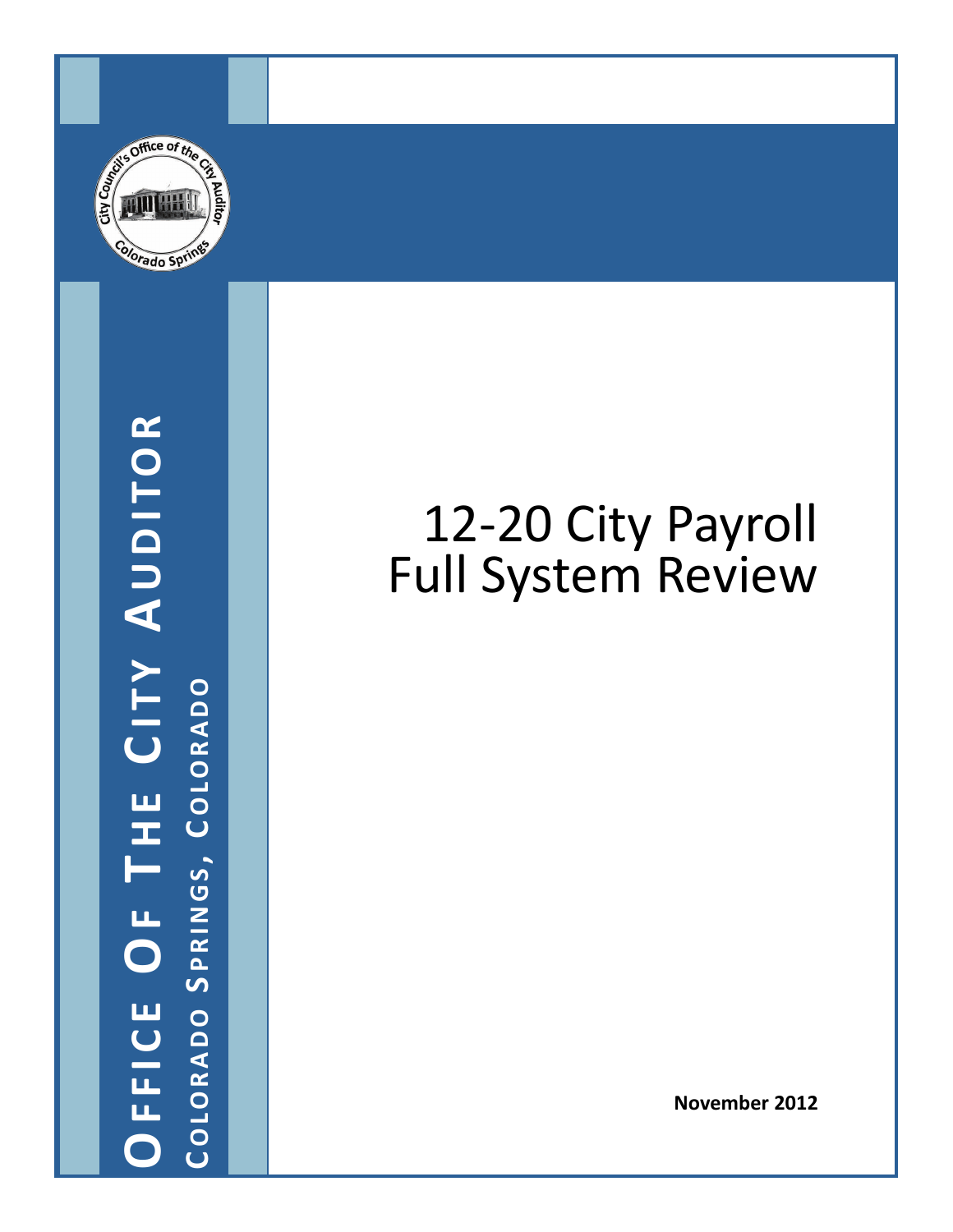

## **OFFICE OF T H E C ITY A UDITOR COLORADO S PRINGS , C OLORADO**

# 12‐20 City Payroll Full System Review November 2012

#### *Purpose*

The purpose of this audit was to perform a review of payroll activities to ensure an adequate internal control environment, accurate and timely payments to employees, and compliance with policies and procedures in key areas. The scope of our review did not include pension deductions or contributions.

#### *Highlights*

We concluded that overall, the internal control structure was adequate, transactions were being processed effectively and efficiently, and the key policies and procedures were being followed.

The audit covered the fourteen months from January 1, 2011, to February 29, 2012, and centered on the payroll function and the system which was used to make payments to employees.

The audit was conducted using an integrated approach and included an evaluation of the Information Technology control environment.

The Fire Department converted to the Time and Labor module utilized to enter employee time effective in July 2011. As such, we did not review policies and procedures in the Fire Department prior to that date, although we included the first half of 2011 in our data analysis.

*(Continued on page 2)* 

#### *Management Response*

Management was generally in agreement with our recommendations. See detailed responses in the report.

#### *Recommendations*

1. Management should develop a process to ensure access levels are appropriate for an employee's job responsibilities and to periodically review such access for continued appropriateness.

Management should create a process to monitor those employees who have administrator level access to the Payroll/HR system.

Management should restrict the privilege of editing the queries supporting the key reports to authorized personnel only.

2. Management should implement a process to periodically review the accuracy of the queries supporting the key reports to ensure they are configured as originally intended.

*(Continued on page 2)*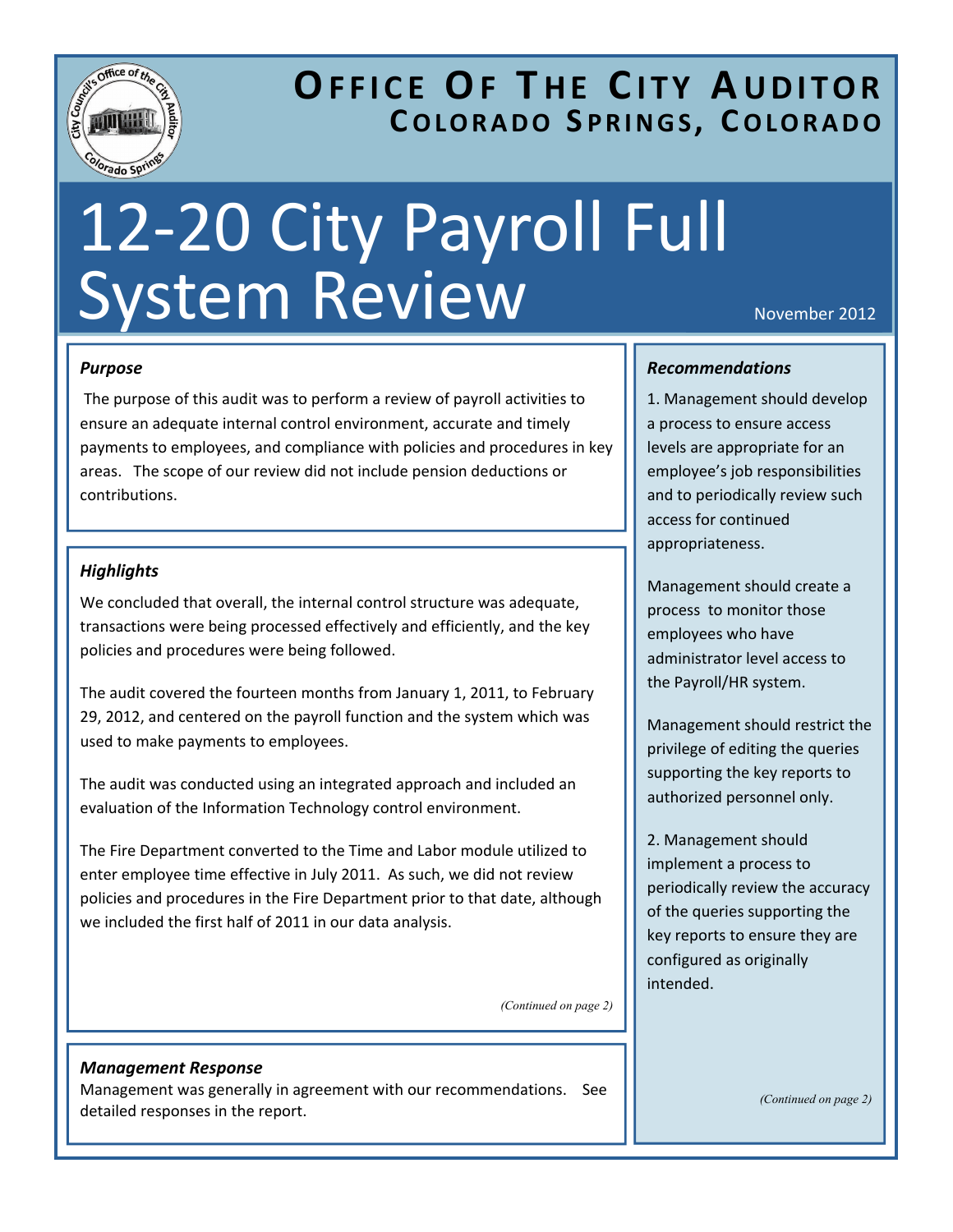## 12‐20 City Payroll Full System Review

November 2012

#### *(Highlights continued from page 1)*

The City payroll function was centralized and responsible for processing all employees' pay every two weeks, including both sworn and non‐sworn personnel. Sworn personnel were covered under a different policy and procedure manual and participated in separate retirement plans.

Each employee was responsible for entering his/her own time electronically into the Time and Labor System. Managers and supervisors then approved the entered time. Payroll personnel conducted several data verification steps on the approved time in processing the payroll.

#### *Opportunity for Improvement*

1. We recommend that the Police Department continue to work toward a solution that would provide management reporting of pay patterns for use in staffing and scheduling.

**City Council's Office of the City Auditor City Hall 107 North Nevada Avenue Suite 200 Mail Code 1542 Colorado Springs CO 80901‐1575 Tel 719‐385‐5991 Fax 719‐385‐5699 Reporting Hotline 719‐385‐2387 www.SpringsGov.com/OCA**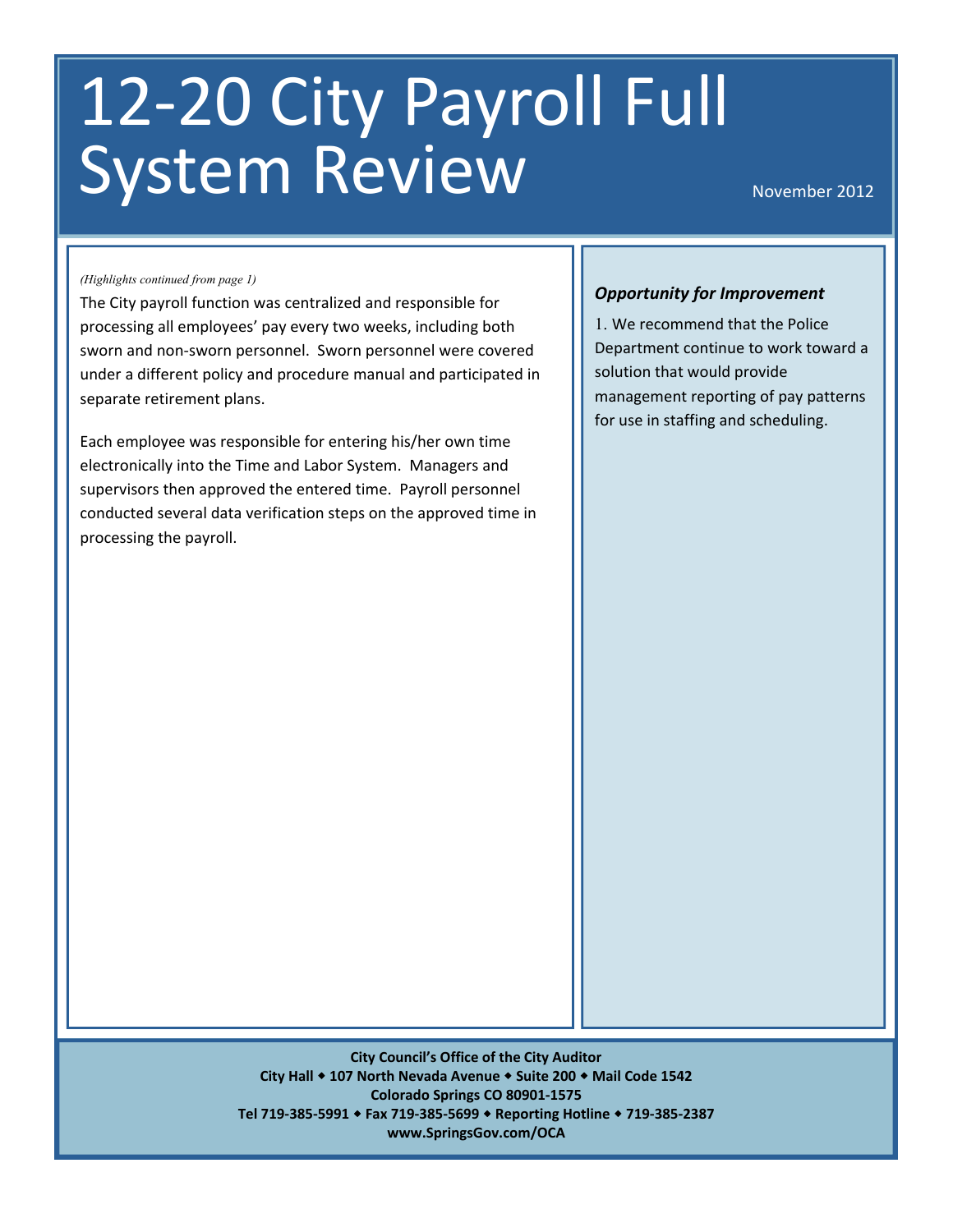

Date: November 14, 2012

To: President of Council Hente, President Pro-Tem Martin, and Members of City Council

Re: 12-20 City Payroll Full System Review

We conducted an audit of the City of Colorado Springs (City) payroll function covering the fourteen months from January 1, 2011, to February 29, 2012.

The purpose of this audit was to perform a full review of payroll activities to ensure an adequate internal control environment. We also reviewed whether there were accurate and timely payments to employees. We reviewed compliance with policies and procedures in key areas of the process. The audit centered on the payroll function and the Financial System, which is used to make payments to employees. The audit was conducted using an integrated approach and included an evaluation of the Information Technology control environment. The scope of our review did not include pension deductions or contributions.

The Fire Department converted to Time and Labor module effective in July 2011. As such, we did not review policies and procedures in the Fire Department prior to that date, although we included the first half of 2011 in our audit.

We concluded that overall, the internal control structure was adequate, transactions were being processed effectively and efficiently, and the key policies and procedures were being followed. During the course of the audit we identified two observations as well as one opportunity for improvement. We have included our recommendations related to each in the attached report.

We would like to thank the staff from each department for their time and assistance in completing this audit.

As always, feel free to contact me if you have any questions.

Sincerely,

Say 21 factor

Denny Nester, MBA, CPA, CIA, CGFM, CFE, CGAP City Auditor

Cc: Steve Bach, Mayor Laura Neumann, Chief of Staff Michael Sullivan, Human Resources Director Kara Skinner, Chief Financial Officer Jesse James, Interim Chief Information Officer Kimberly Bingman, Payroll Supervisor

> **City Council's Office of the City Auditor City Hall 107 North Nevada Avenue Suite 200 Mail Code 1542 Colorado Springs CO 80901-1575 Tel 719-385-5991 Fax 719-385-5699 Reporting Hotline 719-385-2387 www.SpringsGov.com/OCA**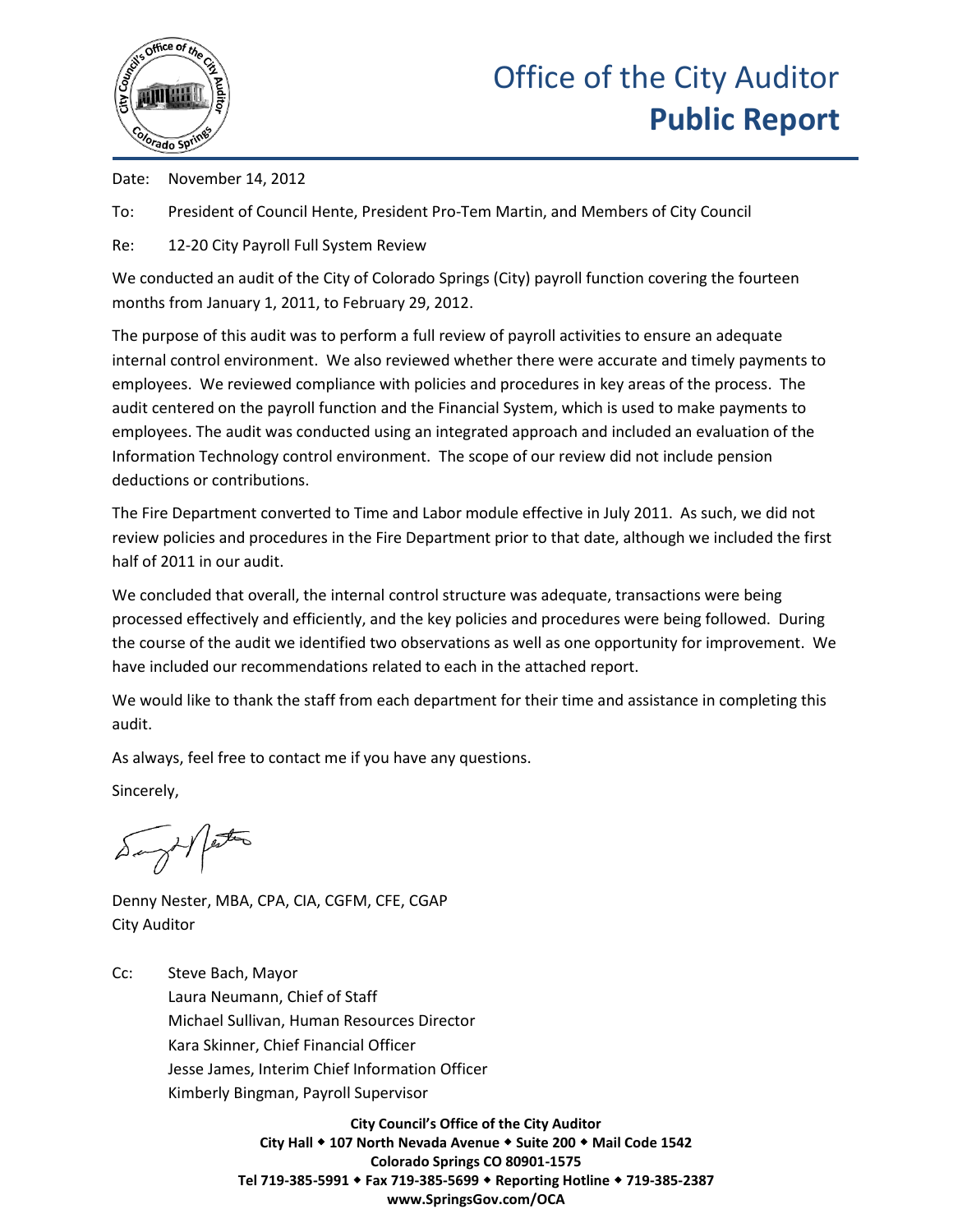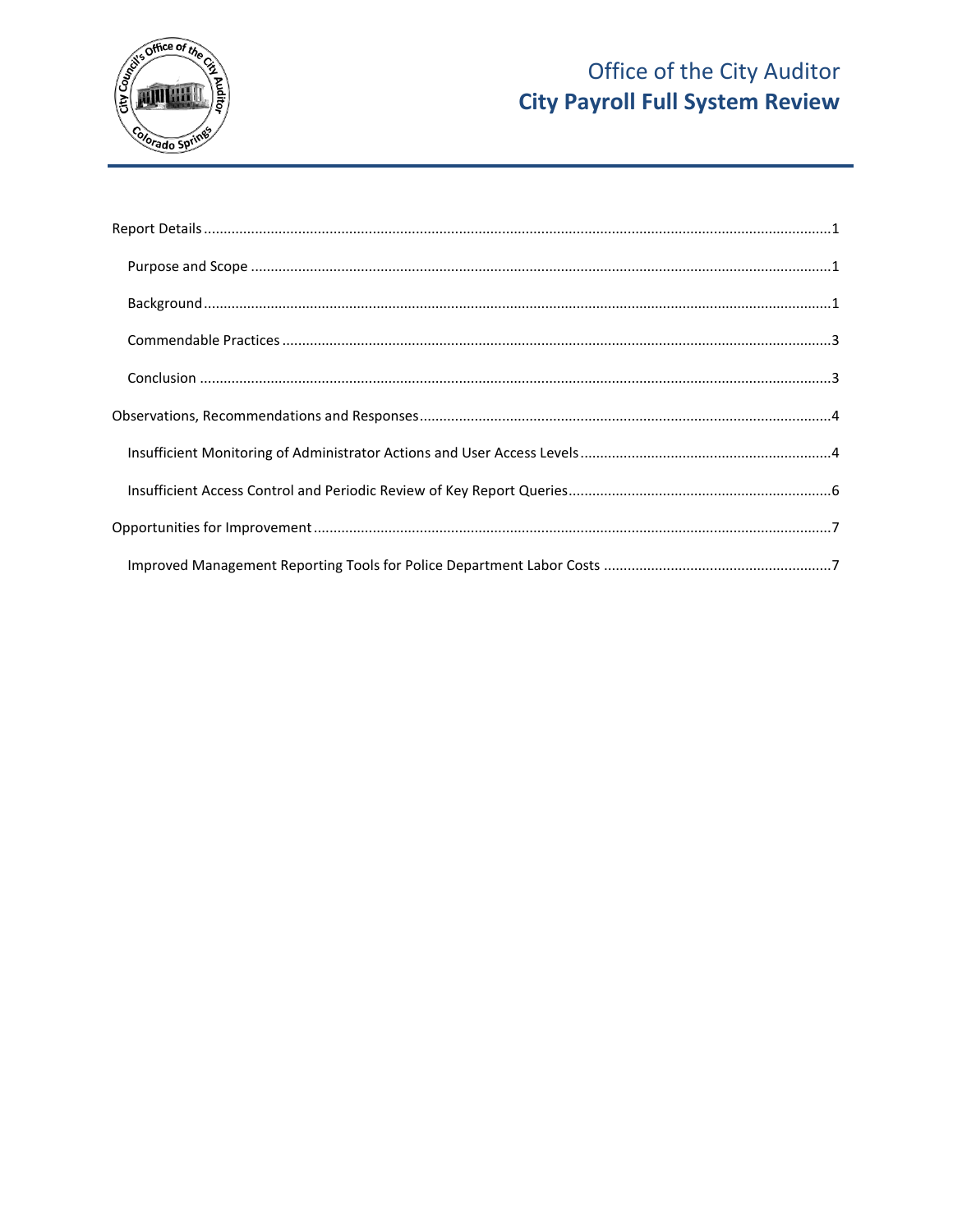

#### <span id="page-5-0"></span>**REPORT DETAILS**

#### <span id="page-5-1"></span>PURPOSE AND SCOPE

The purpose of this audit was to perform a review of payroll activities to ensure an adequate internal control environment, accurate and timely payments to employees, and compliance with policies and procedures in key areas. The audit covered the fourteen months from January 1, 2011, to February 29, 2012, and it centered on the payroll function and the Financial System used to make payments to employees. The audit was conducted using an integrated approach and included an evaluation of the Information Technology control environment. The scope of our review did not include pension deductions or contributions.

The Fire Department converted to Time and Labor module effective in July 2011. As such, we did not review policies and procedures in the Fire Department prior to this date, although we included the first half of 2011 in our data analysis.

#### <span id="page-5-2"></span>BACKGROUND

The City payroll function was centralized and responsible for processing all employees' pay every two weeks, including both sworn and non-sworn personnel. Sworn personnel were covered under a different policy and procedure manual and participated in separate retirement plans. Each employee was responsible for entering his/her own time electronically into the Time and Labor System. Managers and supervisors then approved the entered time. Payroll personnel conducted several data verification steps on the approved time in processing the payroll.

Salary and benefits comprised the largest expenditure in the City's general fund. In 2011, the General Fund budget was \$223.2 million with a Salaries and Benefit cost of \$155.4 million or 70% of the City's total General Fund Budget. Data was gathered and analyzed to gain a general understanding of trends. The City's actual gross payroll has decreased since 2009. Please see below.

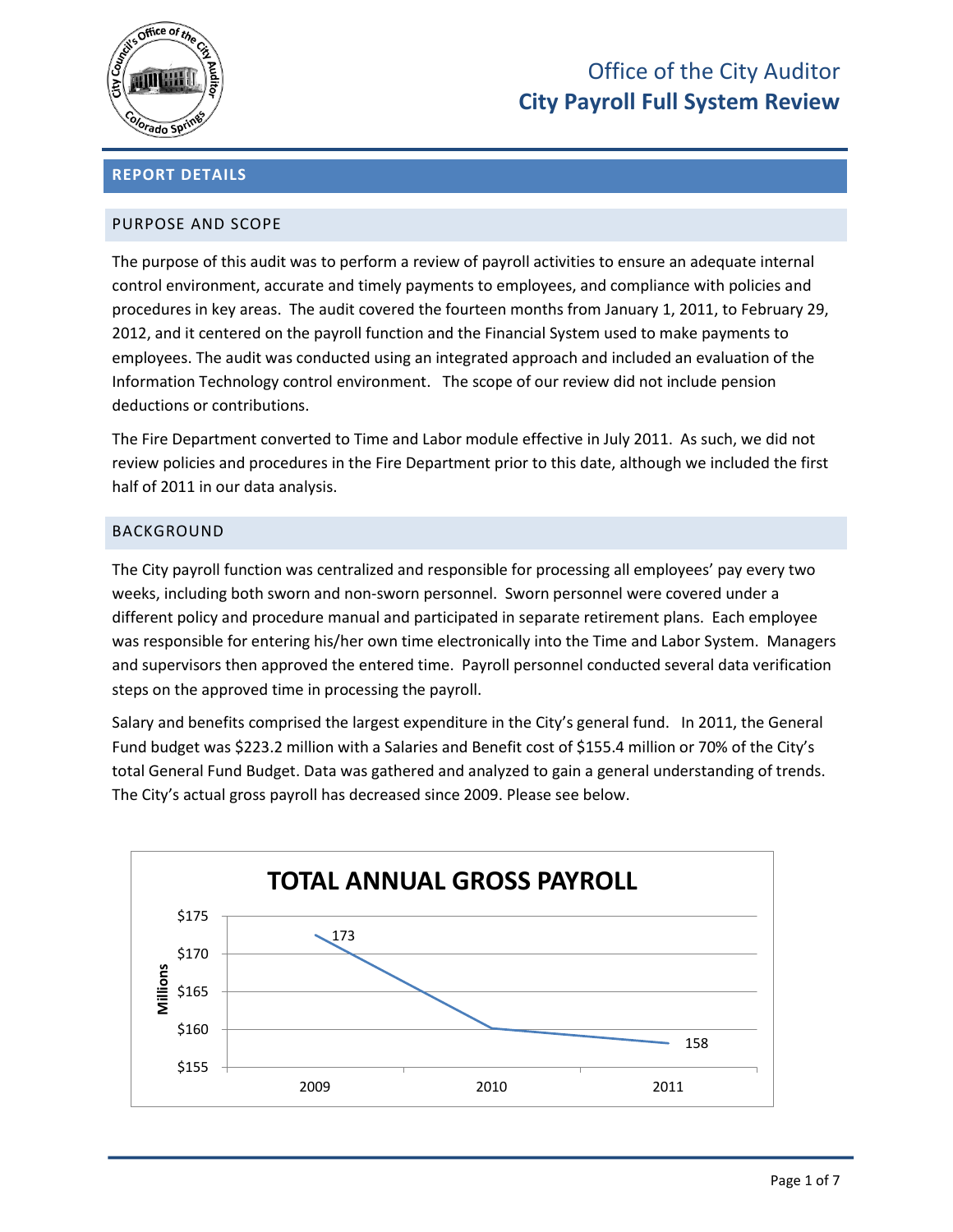

When classified by employee groups, Civilian, Police and Fire are the largest groups. The graph below indicates that Civilian pay has decreased while Fire pay and Police pay have remained relatively stable.



Budgeted Civilian FTEs have decreased dramatically since 2009, while Fire and Police have decreased by a lesser amount.

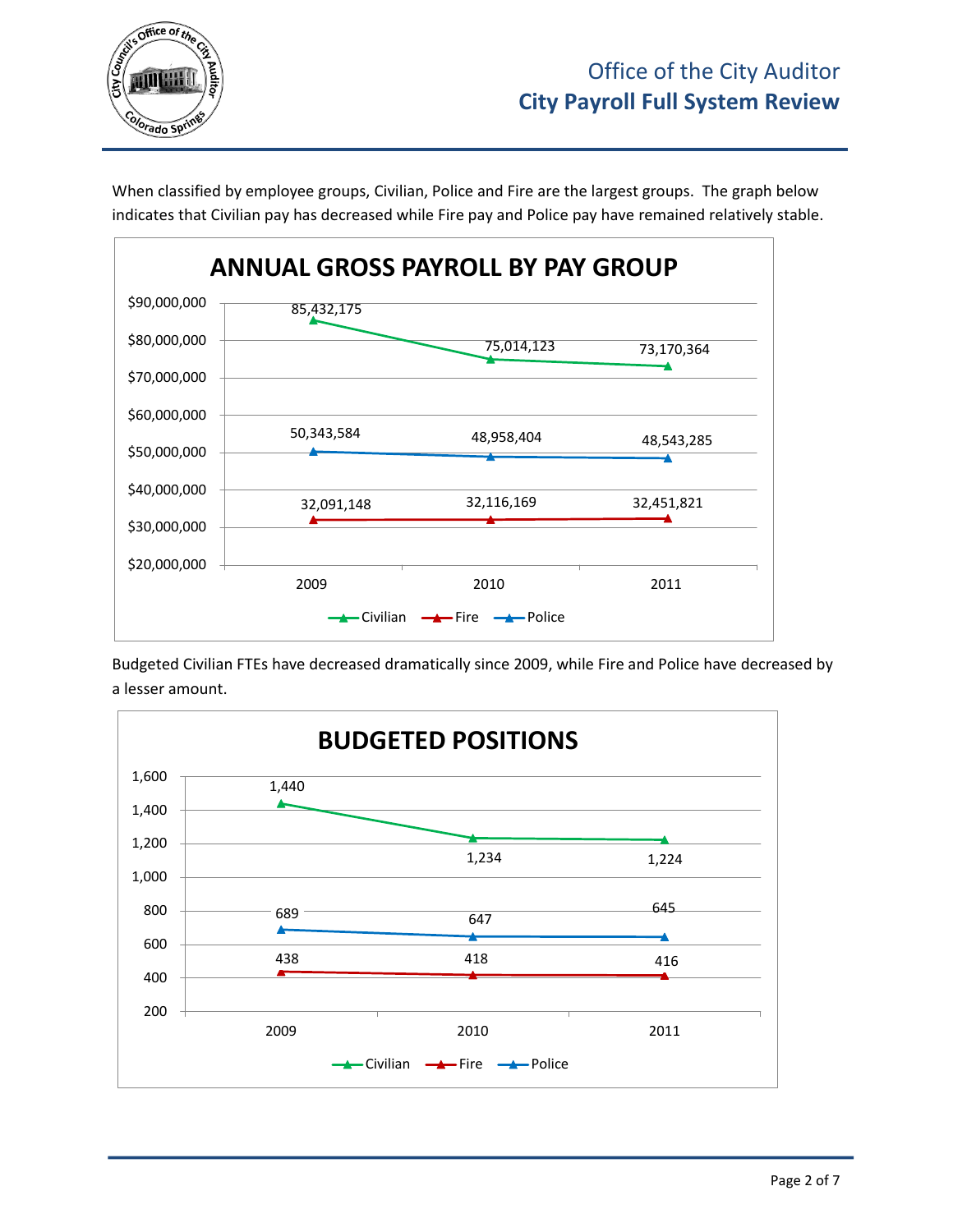

#### <span id="page-7-0"></span>COMMENDABLE PRACTICES

We noted improvements made by City Payroll since the last audit performed in this area. Improvements included a checklist for processing new hire, termination and retirement paperwork. This improvement provided greater assurance that paperwork for new hires, terminations and retirements were properly and completely processed.

#### <span id="page-7-1"></span>CONCLUSION

We concluded that overall, the internal control structure was adequate, transactions were being processed effectively and efficiently, and policies and procedures in key areas were being followed. During the course of the audit we identified two observations as well as one opportunity for improvement and have listed our recommendations in the attached report.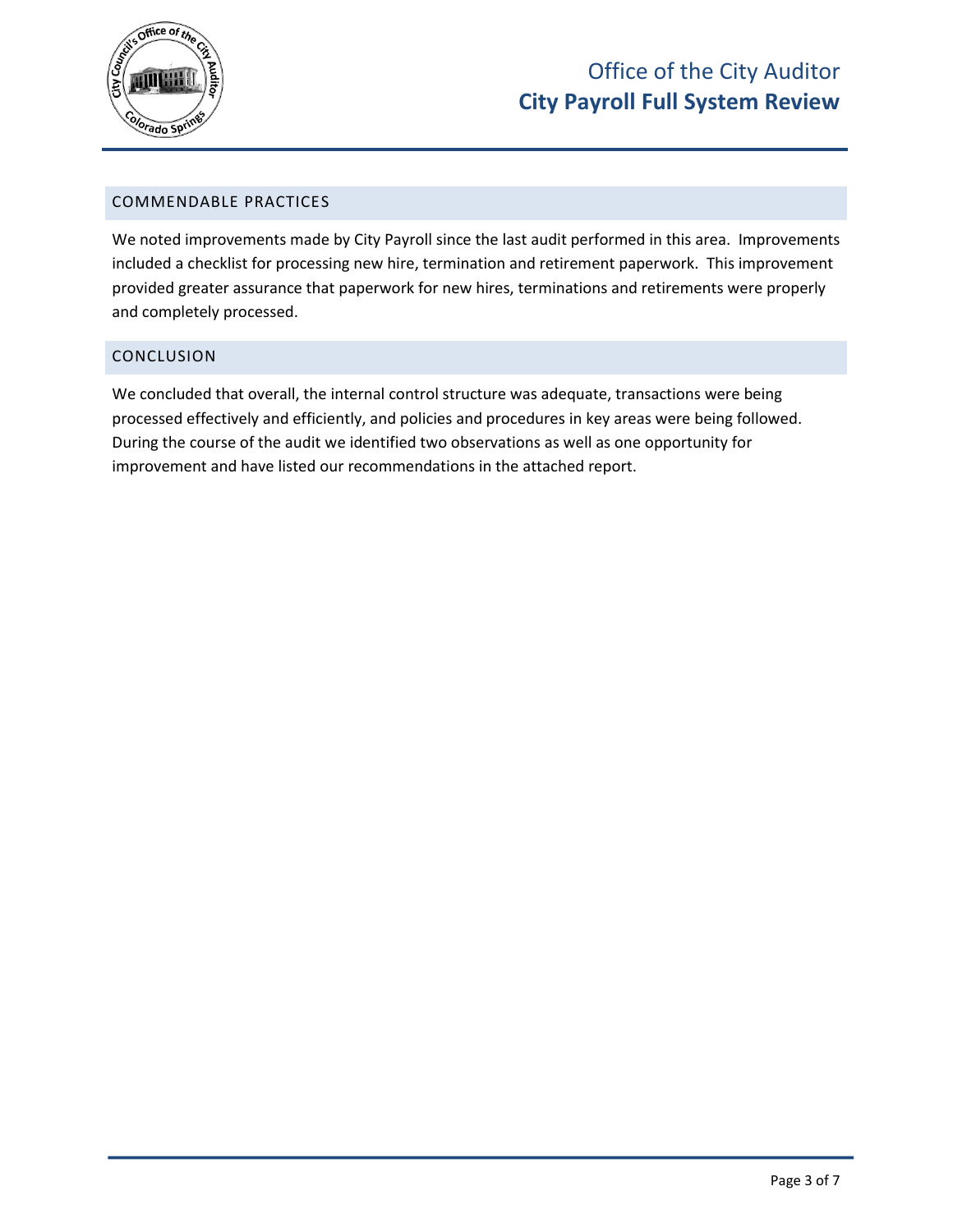

#### <span id="page-8-0"></span>**OBSERVATIONS, RECOMMENDATIONS AND RESPONSES**

#### <span id="page-8-1"></span>INSUFFICIENT MONITORING OF ADMINISTRATOR ACTIONS AND USER ACCESS LEVELS

The following concerns related to user access levels were identified:

- The payroll supervisor had administrator level access to the system, which allowed her to change settings without anyone else's involvement.
- Four payroll staff and one accounting staff had user access levels that were greater than their job responsibilities required.
- An Information Systems Analyst had the ability to initiate changes to time and labor rules in the system without appropriate approval for such changes.

City Human Resources and City Payroll utilized a software system to enter employment and payroll related data and pay employees. To ensure segregation of duties, personnel should not be able to both update employment data such as adding new employees, as well as, process payroll. However, due to limited staffing, Payroll personnel and an accountant were previously provided additional responsibilities usually performed by Human Resources. We noted that this access was no longer required, but access levels were not updated. There was no periodic review of user access levels to verify the appropriateness of access as compared to assigned job responsibilities.

The administrator access level provided the user with the ability to modify any data within the system (e.g. add employees, update payroll taxes and calculation information) without the segregation of duties provided by another user's involvement. Reports should be in place and management should perform regular reviews to monitor administrator transactions to ensure administrators are not making updates that should be made by operations personnel and identify any inappropriate transactions. The system logged all actions performed on specific data fields, but this log was only reviewed if an issue had already been identified. Also, the information was not in a format that facilitated review.

#### AUDITOR'S RECOMMENDATION

Management should develop a process to ensure access levels are appropriate for each employee's job responsibilities and to periodically review such access for continued appropriateness.

A process should be developed to monitor transactions entered under administrator access.

#### CITY RESPONSE:

We agree with the finding. The responsibility for security and user access for the City's payroll processing system lies within the Information Technology and Human Resource Departments. The Finance Department, Payroll and Pension Division will partner with those divisions to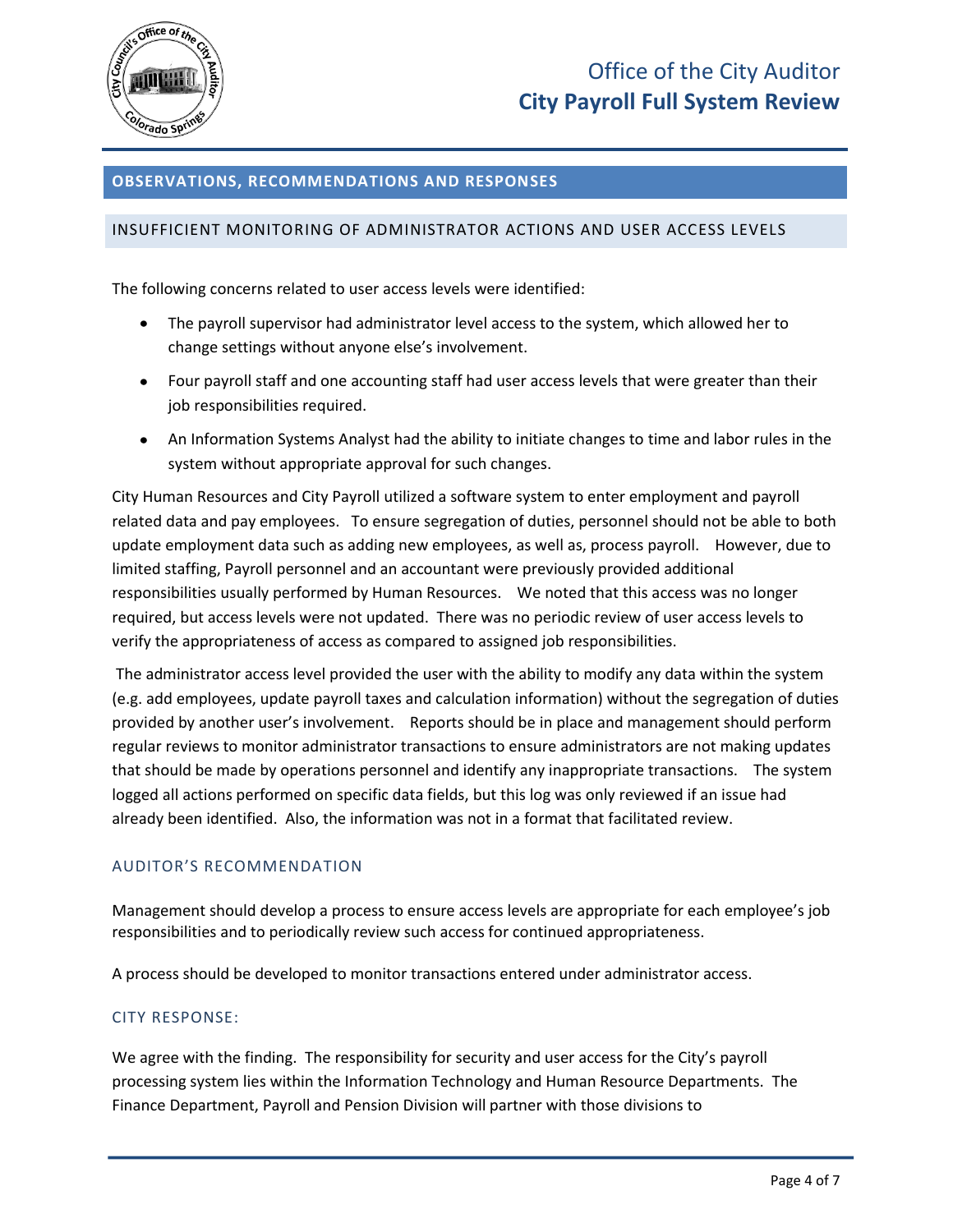

ensure the security and access levels for payroll personnel are properly maintained. Access levels for the payroll group have been changed to remove ability to update employee data. Administrator access will be monitored and a report sent to appropriate manager quarterly.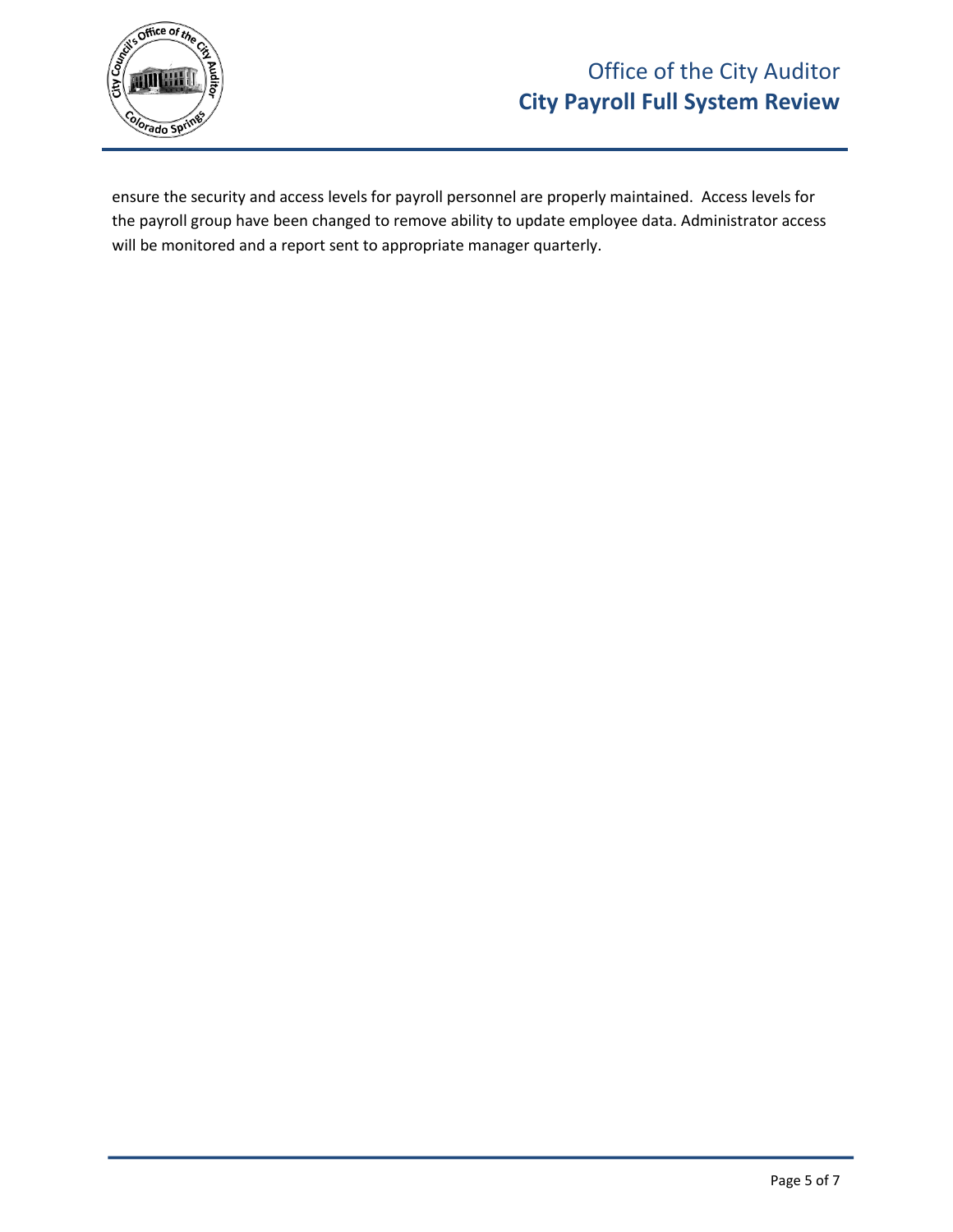

#### <span id="page-10-0"></span>INSUFFICIENT ACCESS CONTROL AND PERIODIC REVIEW OF KEY REPORT QUERIES

There were 26 personnel not classified as City Payroll, City Human Resources, or City Information Technology employees that could edit queries supporting the key reports used to verify payroll accuracy. Management had not identified the need to restrict access to editing or to periodically verify the accuracy of the queries supporting the key reports.

City Human Resources and City Payroll utilized a software system to manage employment and payroll data entry and processing of the employee payroll. Queries were used to extract specific information from the database and generate reports used to verify the accuracy of the payroll amounts when payroll was processed.

If unauthorized personnel have the ability to edit the queries supporting key reports, the risk of the controls in place (the key reports) becoming ineffective or circumvented increases. Additionally, if the queries supporting the key controls are not periodically verified to ensure they are configured as originally intended, changes could be made to prevent reporting and detection of inappropriate transactions.

#### AUDITOR'S RECOMMENDATION

Management should restrict the privilege of editing the queries supporting the key reports to authorized personnel only. Additionally, management should implement a process to periodically review the accuracy of the queries supporting the key reports to ensure they are working as originally intended.

#### CITY RESPONSE:

We agree with the finding. The responsibility for security and user access for the City's payroll processing system lies within the Information Technology and Human Resource Departments. Information Technology and Human Resources will investigate the security settings on queries to see if there are opportunities for improvement as well as implement a process to review and restrict query privileges on a quarterly basis. As a workaround, the Finance Division, Payroll and Pension Department, will add instructions to have each technician check the query properties before running each query to see when the query was changed last and by which user. If it was changed, they will need to have the Payroll Supervisor check the query to ensure it is still configured correctly.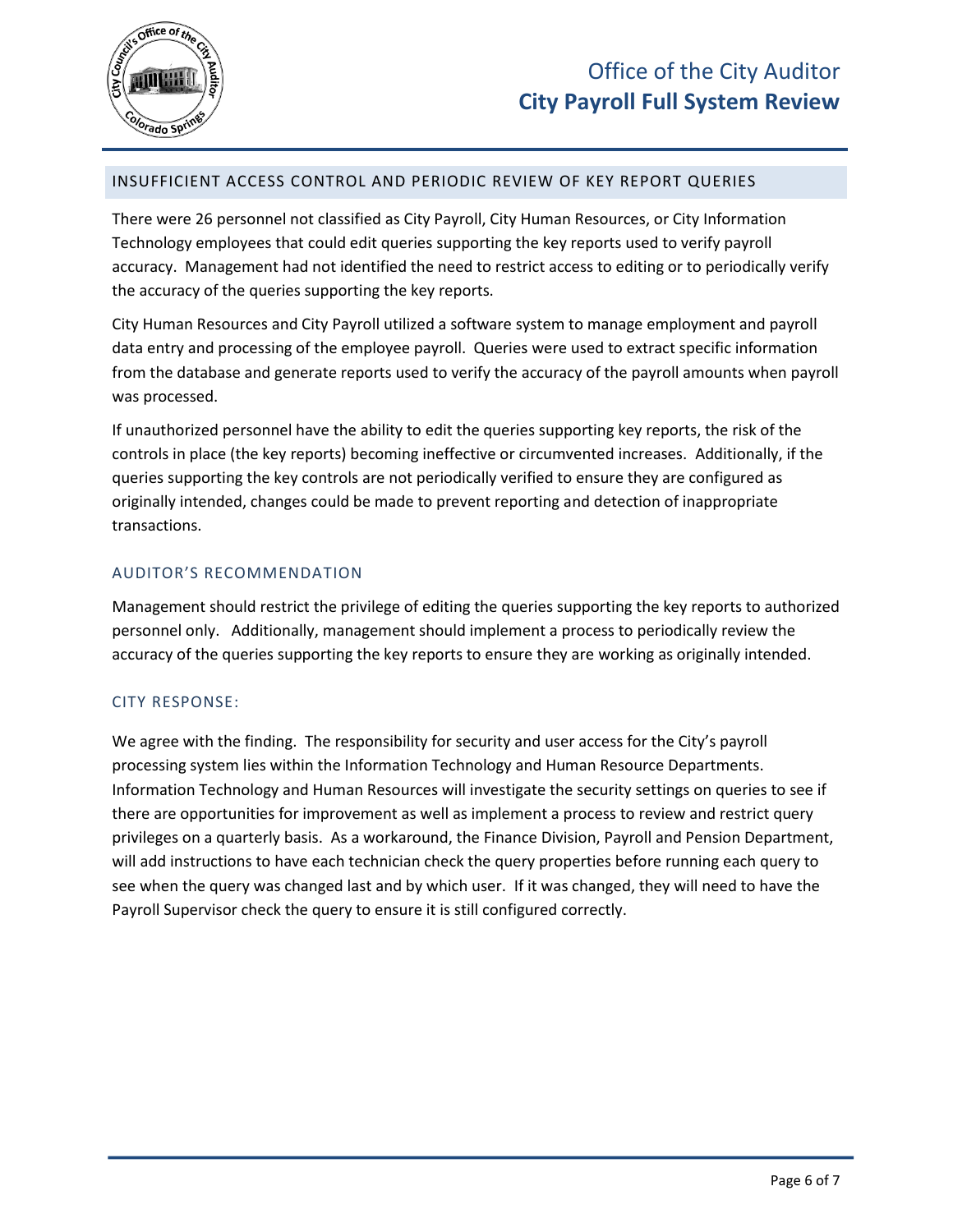

#### <span id="page-11-0"></span>**OPPORTUNITIES FOR IMPROVEMENT**

#### <span id="page-11-1"></span>IMPROVED MANAGEMENT REPORTING TOOLS FOR POLICE DEPARTMENT LABOR COSTS

During our audit, we noted that the City Payroll System as implemented was designed to accurately enter and pay City employees. However, the Payroll system did not include management reporting to allow the Police Department to analyze pay patterns and utilize this data in staffing and scheduling decisions. This additional data would facilitate the Police Department's efforts to schedule staff in an optimal manner that promotes efficiency and minimizes overtime.

A scheduling and staffing module has been acquired by the Police Department that would provide management reporting. However, implementing this module would require significant manual entry of employee schedules and actual shifts worked. Another consideration was that several new computer systems were implemented recently in the Police Department and efforts were focused on ensuring the maximum benefit was obtained from these systems.

The Police Department has applied for funding for a computer-aided dispatching system which would also allow time worked to be uploaded into the scheduling and staffing module without manual entry. The City Auditor's Office agrees that this would allow for the management reporting identified as a business need by the Police Department.

#### AUDITOR'S RECOMMENDATION

We recommend that the Police Department continue to work towards a solution that would provide management reporting of pay patterns for use in staffing and scheduling.